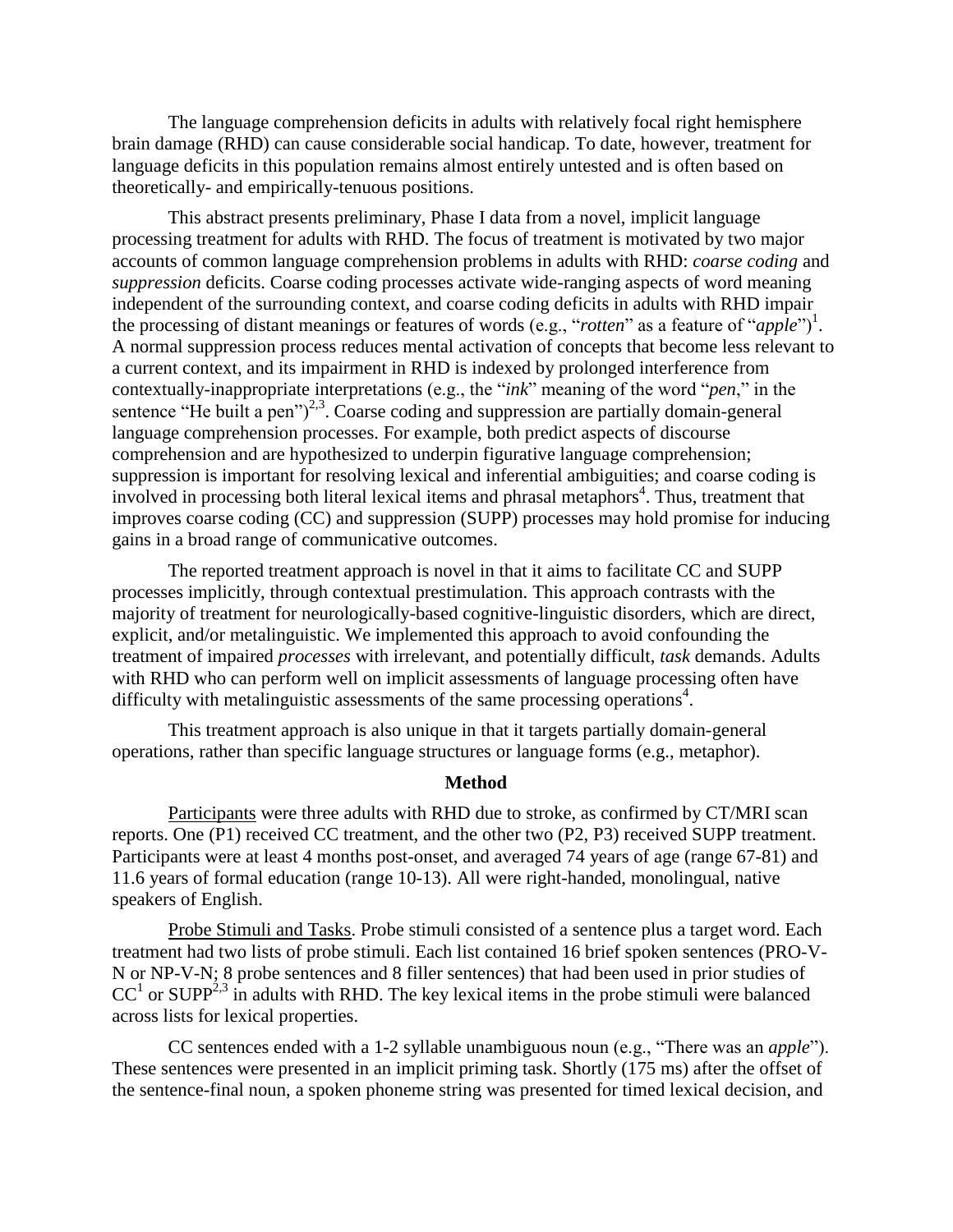the participant indicated as quickly as possible whether the phoneme string was a real word. *Target words* were *semantically-distant subordinate features* of the sentence-final noun (e.g., "*rotten*"). The 175 ms interval is consistent with implicit priming<sup>e.g.,5-7</sup>. These CC probe stimuli required a 'Yes' response, so the filler stimuli had nonword targets.

SUPP sentences ended in a 1-2 syllable ambiguous noun (e.g., "He built a *pen*"), and were biased toward the noun"s nondominant (subordinate) meaning. The noun was followed (1000 ms later) by a *target word* that reflects the *unbiased* (*dominant*) meaning (e.g., "*ink"*). Participants indicated as quickly as possible whether the target word fit with the meaning of the sentence; expected response=No). The filler stimuli all required a "Yes" response.

The Dependent variable was the percentage of accurate responses to probe stimuli that met a preset response time criterion (%Crit). The criterion was a value 1 standard deviation below the mean achieved by non-brain-damaged control participants in prior studies of RHD and  $CC<sup>1</sup>$  or SUPP<sup>2,3</sup>.

The treatment introduced two levels of contextual bias to prestimulate the target concepts – i.e., the distant semantic feature (CC) or contextually-biased interpretation (SUPP) of each sentence-final noun. *Strong constraint contexts* were composed of two brief sentences, the first of which strongly biased and the second of which moderately biased the target concept (see Table 1 for example). *Moderate bias contexts* included only the second (moderately biased) sentence. Strength of bias was validated in pilot studies.

Treatment for each item began with auditory presentation of the Strong constraint context, prior to the probe stimulus. If %Crit was met, the Moderate Constraint context was provided similarly, prior to the probe stimulus, and so on, as illustrated in the treatment flowchart (see Figure 1). For both CC and SUPP, the treatment was implicit in that the participant did not make any explicit decisions or judgments about the meaning of the constraint contexts.

## **Results**

Figures 2 and 3 represent probe data for CC and SUPP treatment, respectively. Pretreatment baseline probes were stable for each participant. For P1, 88% of the probes of List 1 items met the response time criterion after 8 CC treatment sessions. This improvement maintained when List 1 treatment ended. Performance on untreated probes (List 2) did not improve until treated, demonstrating treatment-contingent gains. P2 and P3 were treated on different lists of stimuli. (Due to time limitations, we were not able to treat both lists). Both showed gradual gains with SUPP treatment, though P3, whose performance was initially lower than that of P2, did not meet criterion. The final probe session documented stable performance on the untreated lists.

## **Discussion and Implications**

Phase I treatment studies are designed to detect whether a treatment has positive effects and to provide a basis for future rigorous testing of the treatment's efficacy and effectiveness<sup>8</sup>. The results of this Phase I study suggest that this novel, implicit, facilitation-type treatment approach holds promise for addressing important underlying processing deficits in adults with RHD. It is of course possible that the observed gains were due to repeated exposures to the treated items. We are launching a larger, Phase II effort in which we will collect data on generalization of treatment gains to broader communicative outcomes, including general discourse comprehension, interpretation of implied information in discourse, resolution of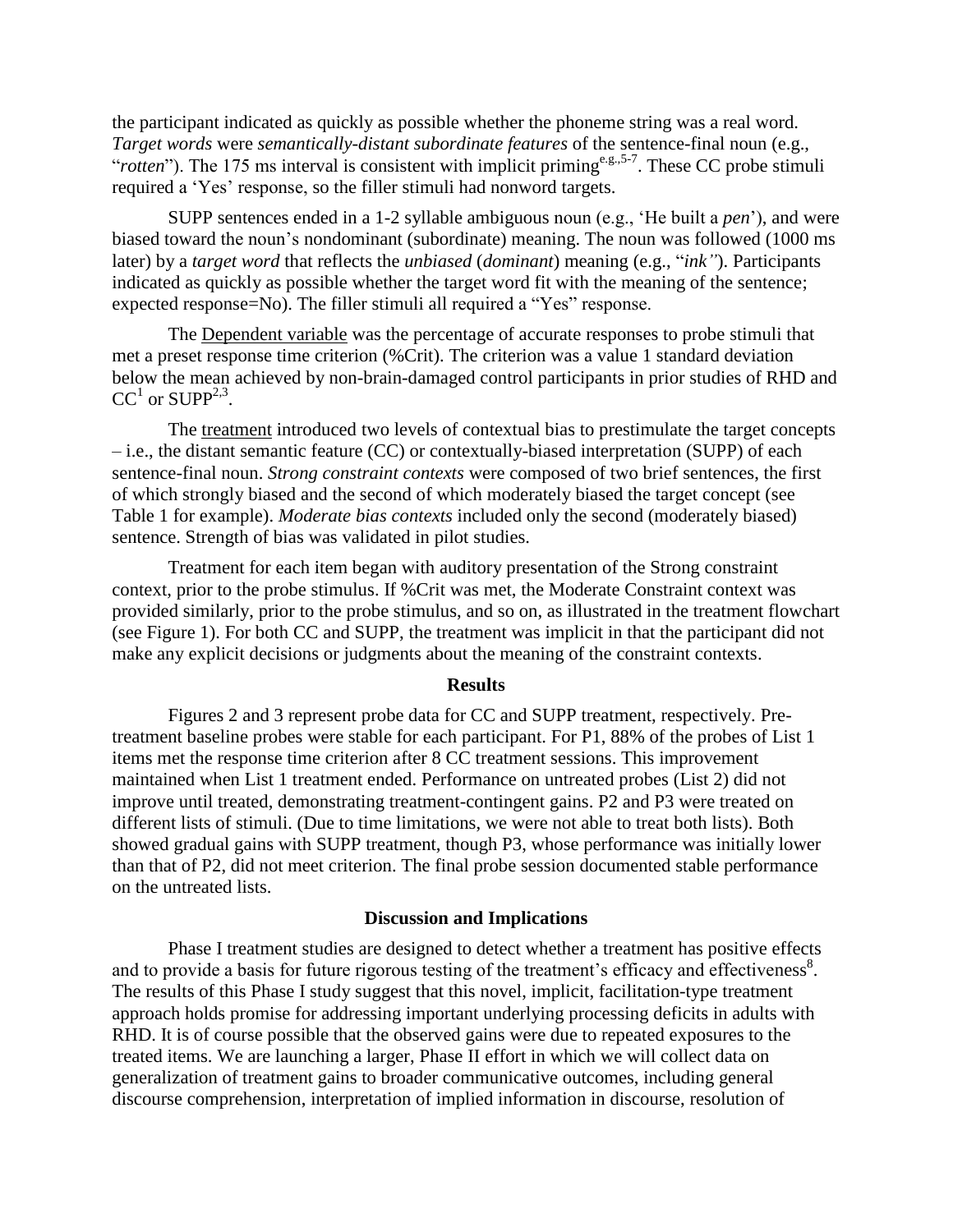ambiguous inferences, the processing of metaphor and other kinds of figurative language, and functional reasoning tasks that involve weighing competing options. If such generalization is evident, future studies can examine the contributions of non-specific practice.

It may be that we will need to incorporate more strategies to support these kinds of generalization, such as integrating aspects of the natural environment into the treatment, or developing a "looser" form of the treatment. Alternately, we may need to treat long enough to effect overlearning, rather than accepting standard criteria for terminating treatment (e.g., 90% over three consecutive sessions). Or, the treatment may have more real-world consequences when provided in the acute phase, augmenting spontaneous recovery processes. These and similar questions remain for future phases of treatment development, and will be discussed.

## **References**

1. Tompkins, C.A., Fassbinder, W., Scharp, V.L., & Meigh, K.M. (2008). Activation and maintenance of peripheral semantic features of unambiguous words after right hemisphere brain damage in adults. *Aphasiology, 22*, 119-138.

2. Tompkins, C. A., Baumgaertner, A., Lehman, M. T., & Fassbinder, W. (2000). Mechanisms of discourse comprehension impairment after right hemisphere brain damage: Suppression in lexical ambiguity resolution. *Journal of Speech, Language, and Hearing Research, 43,* 62-78.

3. Fassbinder, W., & Tompkins, C. A. (2002). Slowed lexical activation in right hemisphere brain damage? *Aphasiology, 16*(4-6), 559-572.

4. Tompkins, C.A. & Klepousniotou, E. (in press). Right hemisphere communication disorders. In I. Papathanasiou, P. Coppens, & C. Potagas (Eds.), *Aphasia and related neurogenic communication disorders*. Sudbury, MA: Jones & Bartlett.

5. Posner, M.I., & Snyder, C.R.R. (1975a). Attention and cognitive control. In R.L. Solso (Ed.), *Information processing and cognition* (pp. 55-85). NJ: Erlbaum.

6. Posner, M.I., & Snyder, C.R.R. (1975b). Facilitation and inhibition in the processing of signals. In P.M.A. Rabbit (Ed.), *Attention and performance V* (pp. 669-682). London: Academic Press

7. Neely, J.H. (1977). Semantic priming and retrieval from lexical memory: Roles of inhibitionless spreading activation and limited-capacity attention. *Journal of Experimental Psychology: General, 106*, 226-254.

8. Robey, R.R., & Schultz, M.C. (1998). A model for conducting clinical-outcome research: An adaptation of the standard protocol for use in aphasiology. *Aphasiology*, *12*(9), 787-810.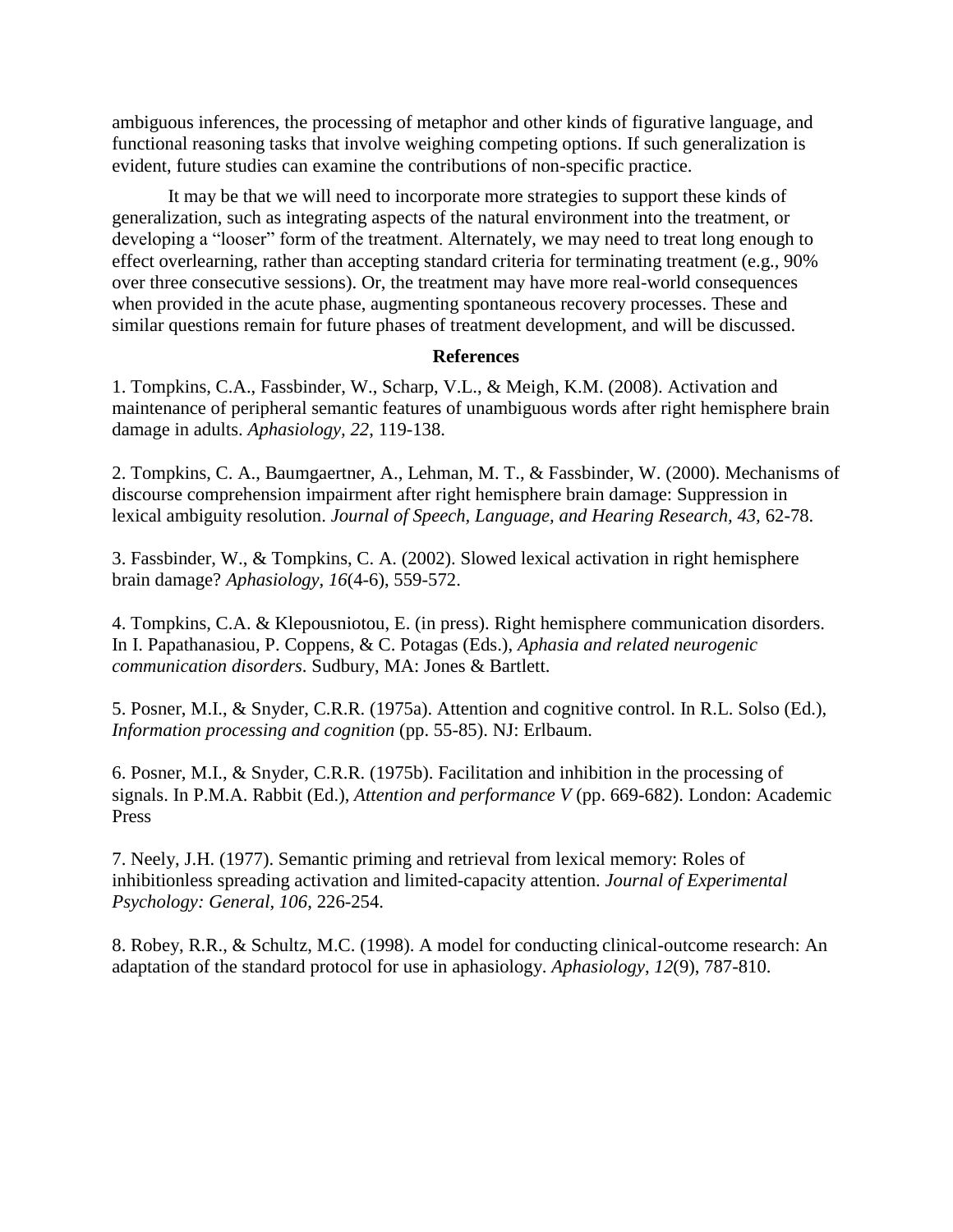Table 1. Sample Strong Constraint Context for Coarse Coding Treatment (target concept: *rotten*).

Sentence 1: The fruit smelled awful. Sentence 2: It had turned very soft.

Probe stimulus: There was an apple – rotten.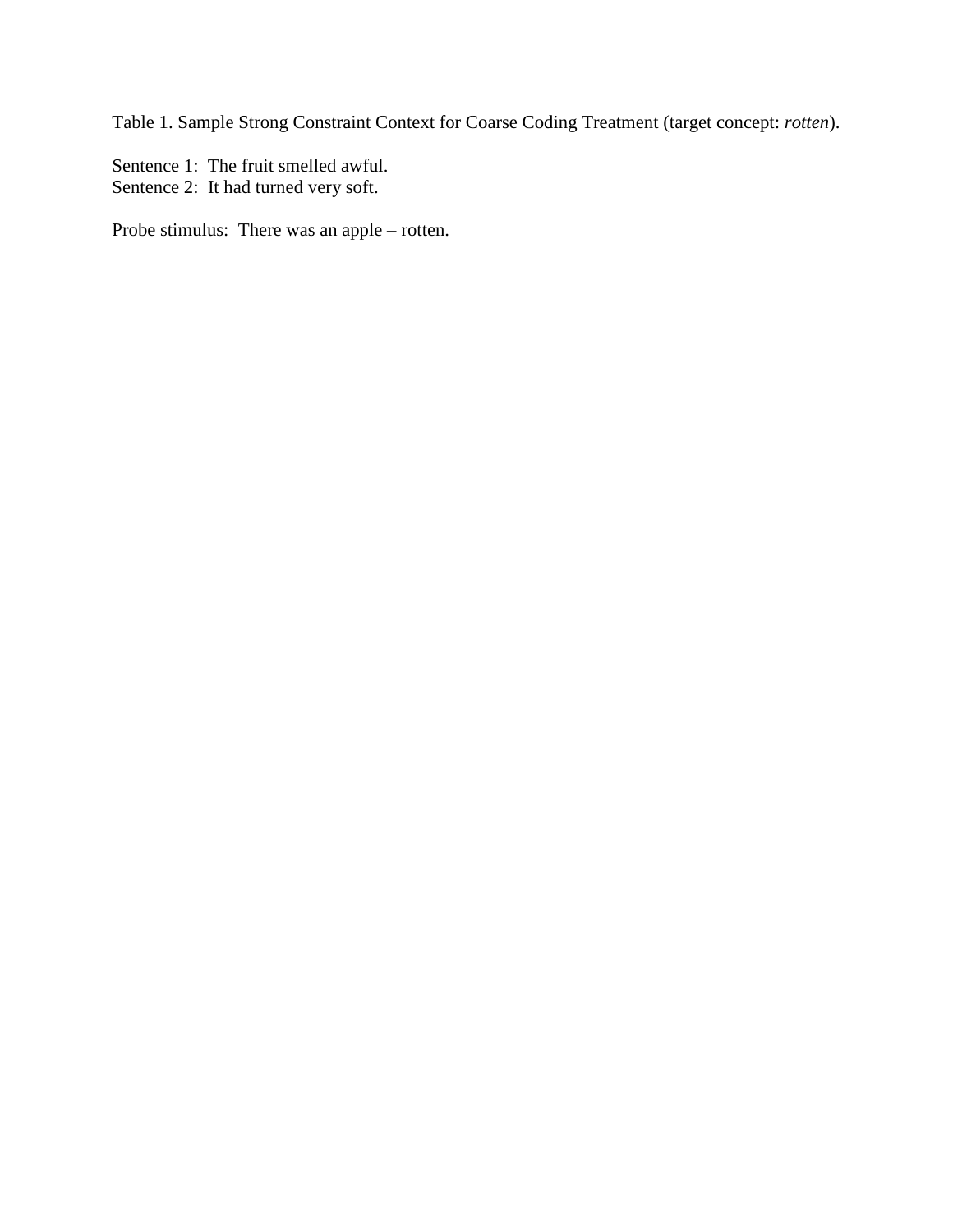

Figure 1. Flowchart for Coarse Coding and Suppression Treatment.

Original stimulus = Probe stimulus.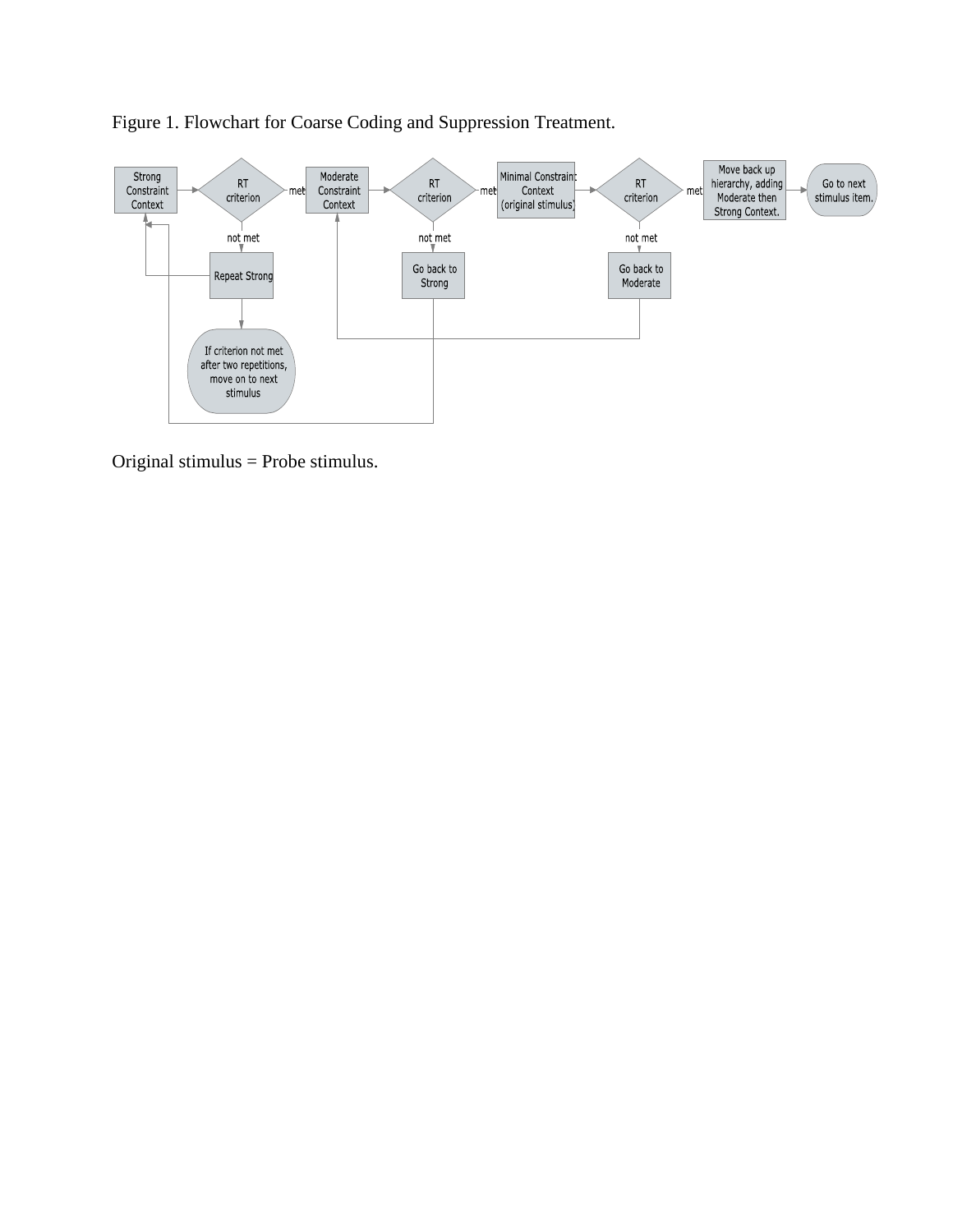

Figure 2. Probe Data for Participant 1, Coarse Coding Treatment.

%Crit = percentage of correct responses that met response time criterion.